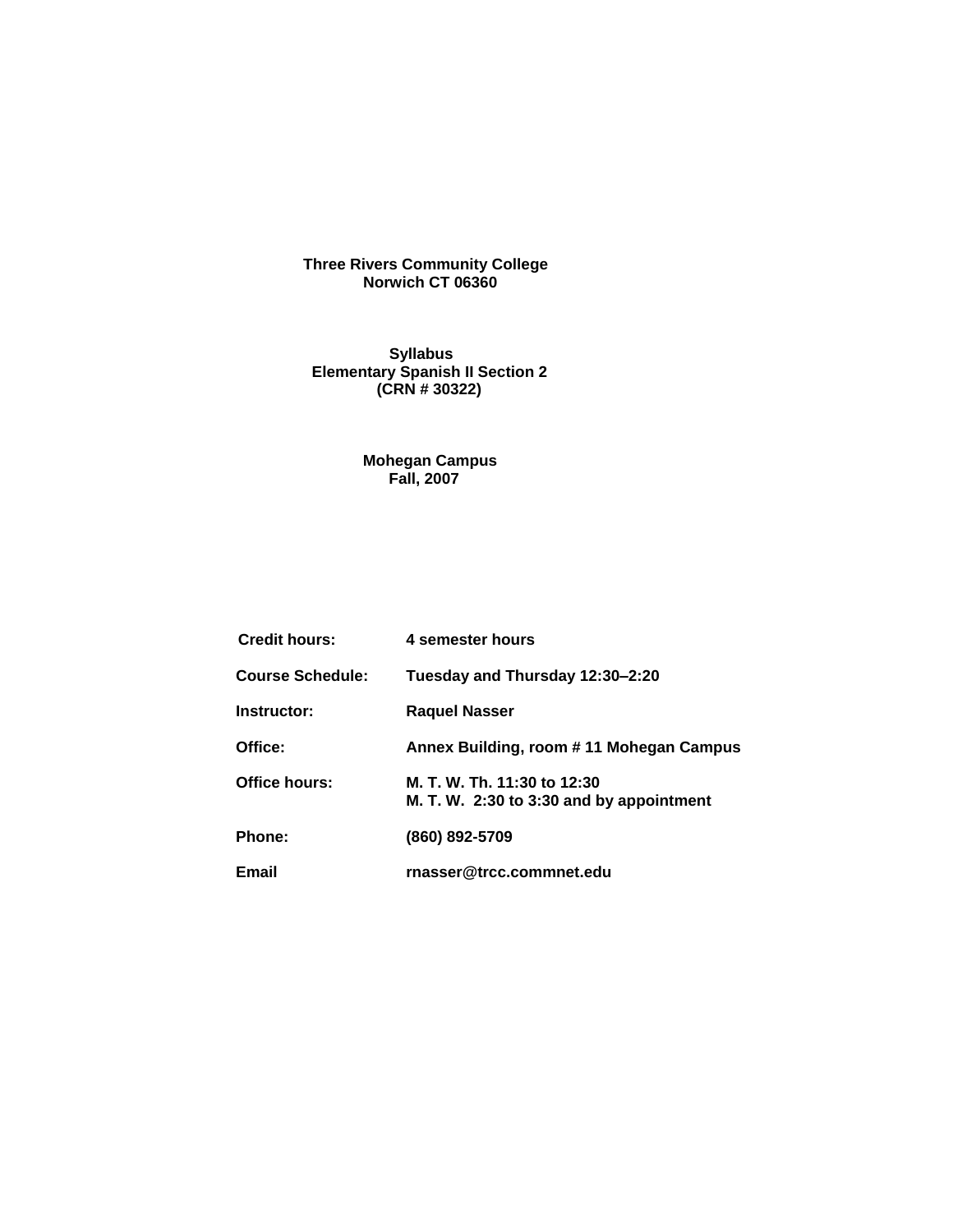**Prerequisites.** Consent of the instructor is required for enrollment in this course. Consent is usually given if student has completed Elementary Spanish 111.

**Course Description:** Elementary Spanish 112 is the continuation of Elementary Spanish 111. The emphasis of this course is to continue developing the skills of language learning focusing on communication, comprehension, and cultural understanding.

Advanced grammatical structures are introduced to begin preparing students to express more complex thoughts in the language. The cultural notes of the textbook and the readings offer a wide range of historical, social, political and artistic information that increases the student's knowledge and understanding of the Hispanic world.

We will cover chapters 7 to 12 of the Textbook, Workbook and Laboratory Manual.

#### **Course objectives:**

1. To continue providing the setting where students can practice and apply the language.

2. To continue developing all language learning skills and a cultural understanding of the Hispanic world.

**Learning outcomes:** With practice and motivation at the end of this semester students should be able to do the following:

- To pronounce clearly most of what they say and read in the language
- To recognize and apply more advanced grammar structures (Preterit, Imperfect, Present tense of the Subjunctive Mood, Commands.)
- To begin expressing their thoughts in the language.
- To read short narratives ranging from simple to moderate difficulty.
- Understand Spanish spoken at a moderate speed.
- To write short compositions using previously learned structures in Elementary Spanish I and the structures they are learning now, allowing them to express more complex thoughts.
- To continue developing the cultural understanding of the Latino population by researching and presenting to the class a topic of their choice

**Criteria of evaluation:** Evaluation will be determined as follows:

**1.** Completion of written and oral assignments and exams. There will be a Chapter test after every chapter, one mid-term (written and oral), one written final exam and an oral presentation.

**Important Note: Make up tests and exams are not allowed.** The instructor must be notified in advance if extenuating circumstances prevent a student from taking a test. If this is the case, **up to five points** will be deducted from grade, for make up quizzes, exams, or for late assignments, to be fair to those students that regardless of their responsibilities do everything on time.

**2.** Completion of the material in the Workbook / Laboratory Manual.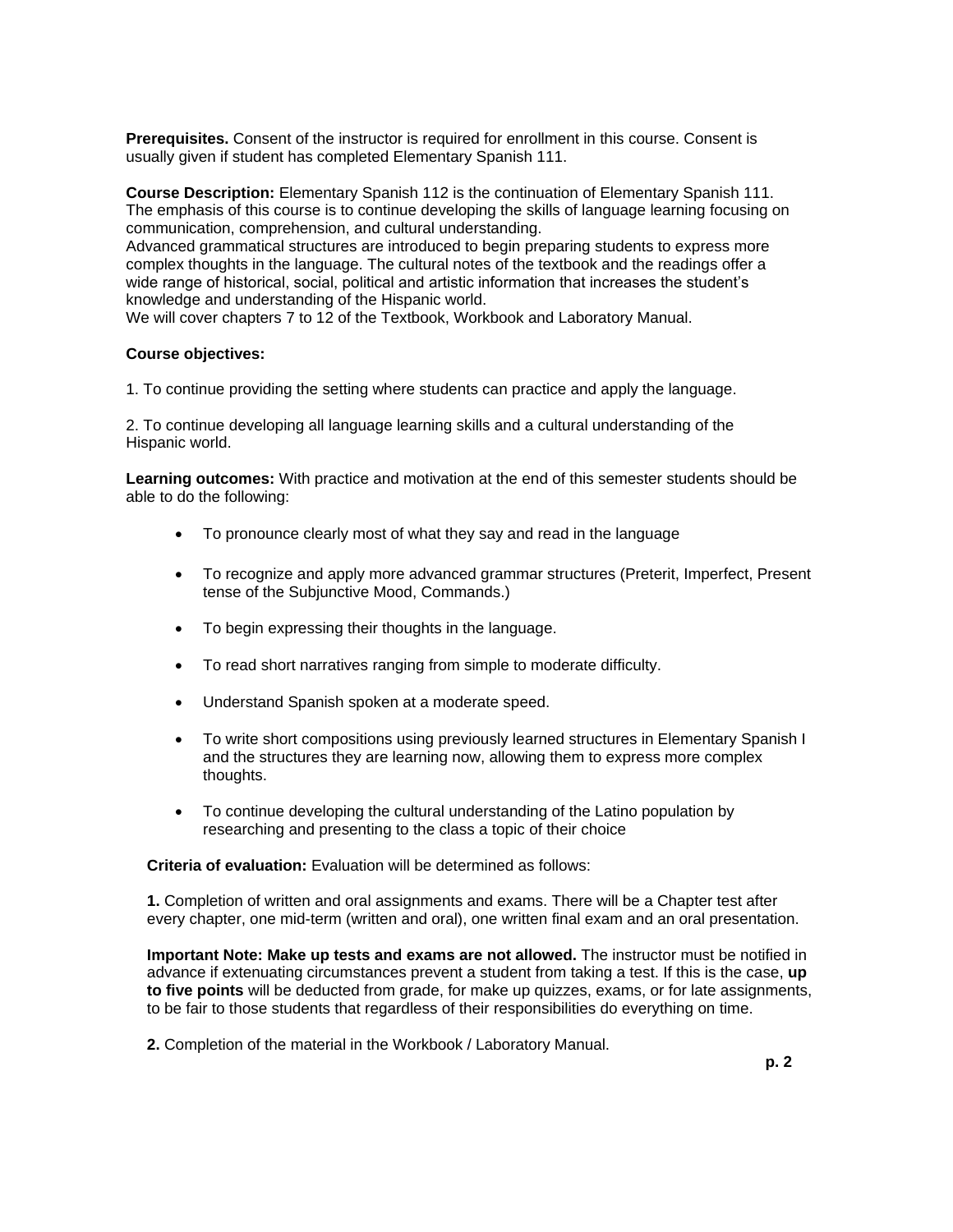The Workbook and Laboratory Manuals are reviewed twice: during the Mid-Term and during the Final Exam. This is part of your final grade. Make a note to remind yourself to bring them on these dates

**3.** Listening to the tapes is mandatory (minimum one hour per week).

**4.** Positive attitude, individual and group participation.

**Attendance policies:** Because of the cumulative nature of language learning, frequent exposure to the material and keeping up with the assignments is very important. Students must attend all classes and must come to class prepared. If absences are not justified, student's participation grade will be affected.

If you miss a class take responsibility for keeping up with the assignment. Check with a classmate for any changes or additions to the assignments in the syllabus.

Failure to fulfill any of the categories mentioned above can have a negative impact on your grade.

| <b>Grading Policy:</b><br>Chapter tests (written & oral)                                                           |                                 |                                    | 40% of final grade             |
|--------------------------------------------------------------------------------------------------------------------|---------------------------------|------------------------------------|--------------------------------|
| Mid-term and final Exams (written and oral)                                                                        | 40% of final grade              |                                    |                                |
| Participation                                                                                                      | 10% of final grade              |                                    |                                |
| Preparation of class assignments<br>Textbook, Workbook & Laboratory Manual<br><b>Numerical Grading Equivalent:</b> |                                 |                                    | 10% of final grade             |
|                                                                                                                    |                                 |                                    |                                |
| $A = 100 - 94$<br>$A = 93 - 90$                                                                                    | $B+ = 89 - 87$<br>$B = 86 - 83$ | $C_{+}$ = 79 - 77<br>$C = 76 - 73$ | $D+= 69 - 67$<br>$D = 66 - 65$ |

| . = 93 - 90 | D = 00 - 00     | $U = 10 - 13$ | $U = 00 - 03$  |
|-------------|-----------------|---------------|----------------|
|             | $B - = 82 - 80$ | $C - 72 - 70$ | $D = 64 - 60$  |
|             |                 |               | $F =$ below 60 |
|             |                 |               |                |

**College Withdrawal Policy:** A student who finds it necessary to discontinue the course must complete a withdrawal form in the Registrar's office **.** Withdrawals are recorded with a "W" a carry no penalty. Students who stop attending but fail to formally withdraw are assigned "F" for a grade.

**Disabilities Statement:** If you have a hidden or visible disability that may require certain modifications, please be sure to register (if you have not already done so) with the coordinator of services for students, or with Chris Scarborough, student Counselor. I also would like you to see me as soon as possible.

**Academic Dishonesty:** False representation of a student's academic performance constitutes academic dishonesty. Knowingly or intentionally assisting another student to do so in any way (during a quiz, exam or written assignment) will have serious consequences. I reserve the right to award an "F" for the course to the individuals involved.

**Cell phones:** Please turn off cell phones during class

**Disruptive Behavior:** Will not be tolerated. Students will be removed from the course if the problem is not corrected

**Course Revisions:** This syllabus has been prepared as accurately as possible, but it could be modified and revised at the discretion of the instructor. The instructor of the instructor of the instructor.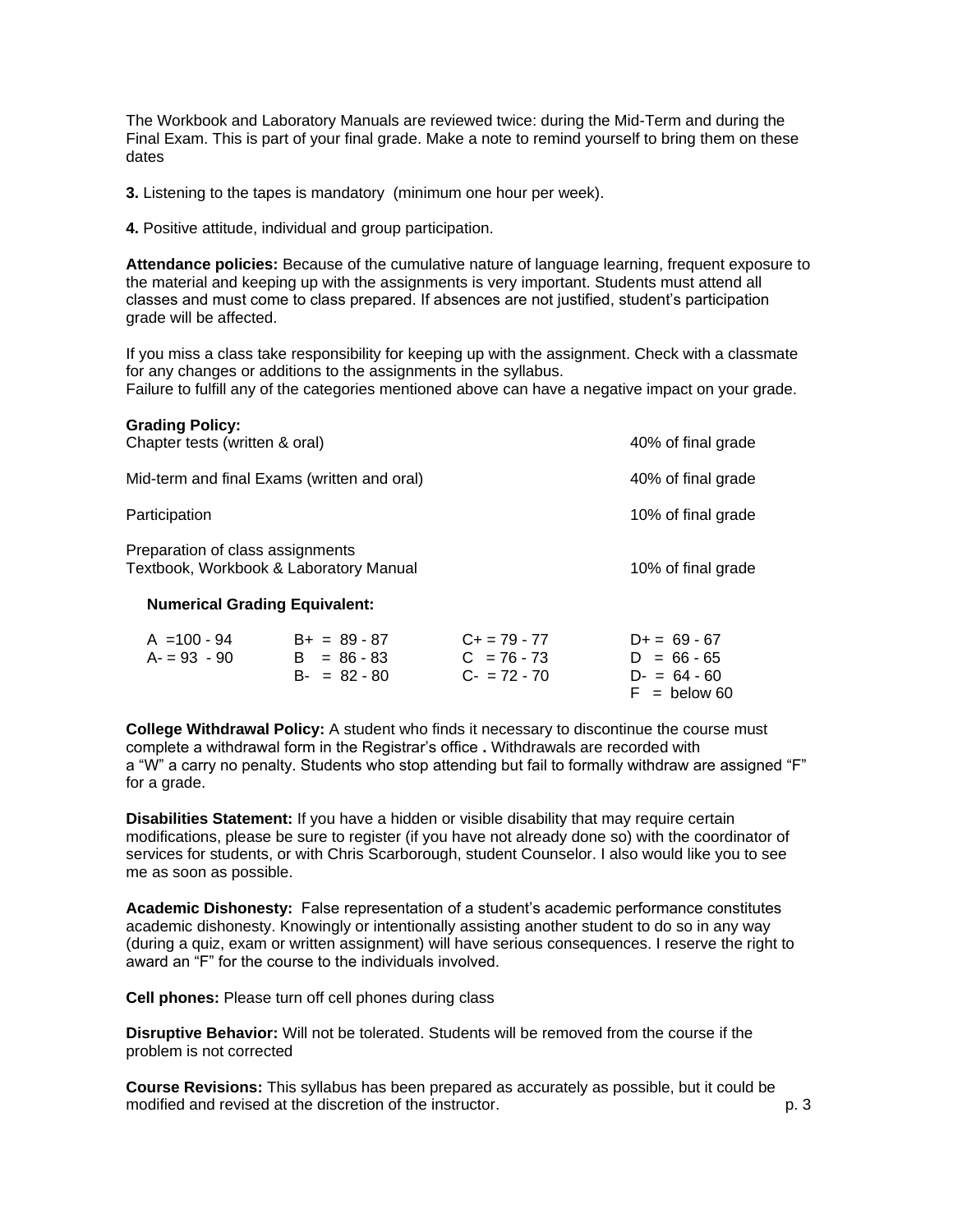## **Suggestions on how to study and learn a foreign language**

#### **Learning to speak:**

**Practice** the language as much as you can**.**

**Imitate** as exactly as you can. If you read silently you are only using your visual memory if you study **out loud**, you triple your efficiency by adding auditory memory and motor memory.

Learn **one concept** at a time. Break up a lesson into small units.

**Study for short periods of time.** Start off with twenty minutes to a half an hour at the most; then turn to some other work; then come back for another twenty minutes; and so on. Four half hour periods of study will produce far better results than two uninterrupted hours.

**Make full use of class time.** Don't close off your mind when somebody else is responding in class. Recite mentally with him or her and get half the learning job done that way.

**Keep up with the assignments** and don't fall behind. Language learning is cumulative. You build on what you learned previously. You must know the concepts of chapter 10 before you can learn the concepts of chapter 11.

**Come to class prepared.** Don't stay away from class if you are unprepared. You'll fall still farther behind. Tell your instructor and learn from the classroom work.

**Learn to apply the grammatical rules you are learning** rather than learn the rule. If you can't apply them, they are of no use to you.

#### **Learning to read:**

**Read** the titles and subtitles. **Read** a paragraph twice, once for pronunciation out loud and the second time for content. Don't look up every word you don't know. Verbs are the most important words in a sentence, if you know the meaning of the verbs, you can guess the rest.

**Read** the whole sentence before you look up a word that you don't know in the paragraph

**Literal translation** from one language to another is not possible in many cases. Learn to read for meaning rather than just translating

**Don't try** to cover the whole assignment in one sitting. Break it up in segments, re-read each part and then re-read the whole.

**Don't agonize** over passages you just can't understand. Ask your instructor.

**Make a list** or flash cards of your own particular nuisance words; words you have to look up again and again spend special time on them. Except for such nuisance words, don't write out list of words you had to look up- unless you think you have time to waste.

Use the language as often as possible with a classmate, Spanish-Speaking people or by yourself.

Listen to the Spanish radio stations or watch the news on the Spanish TV channels Participate in the cultural activities offered by the **Organization of the Latin-American Experience (O.L.E.)**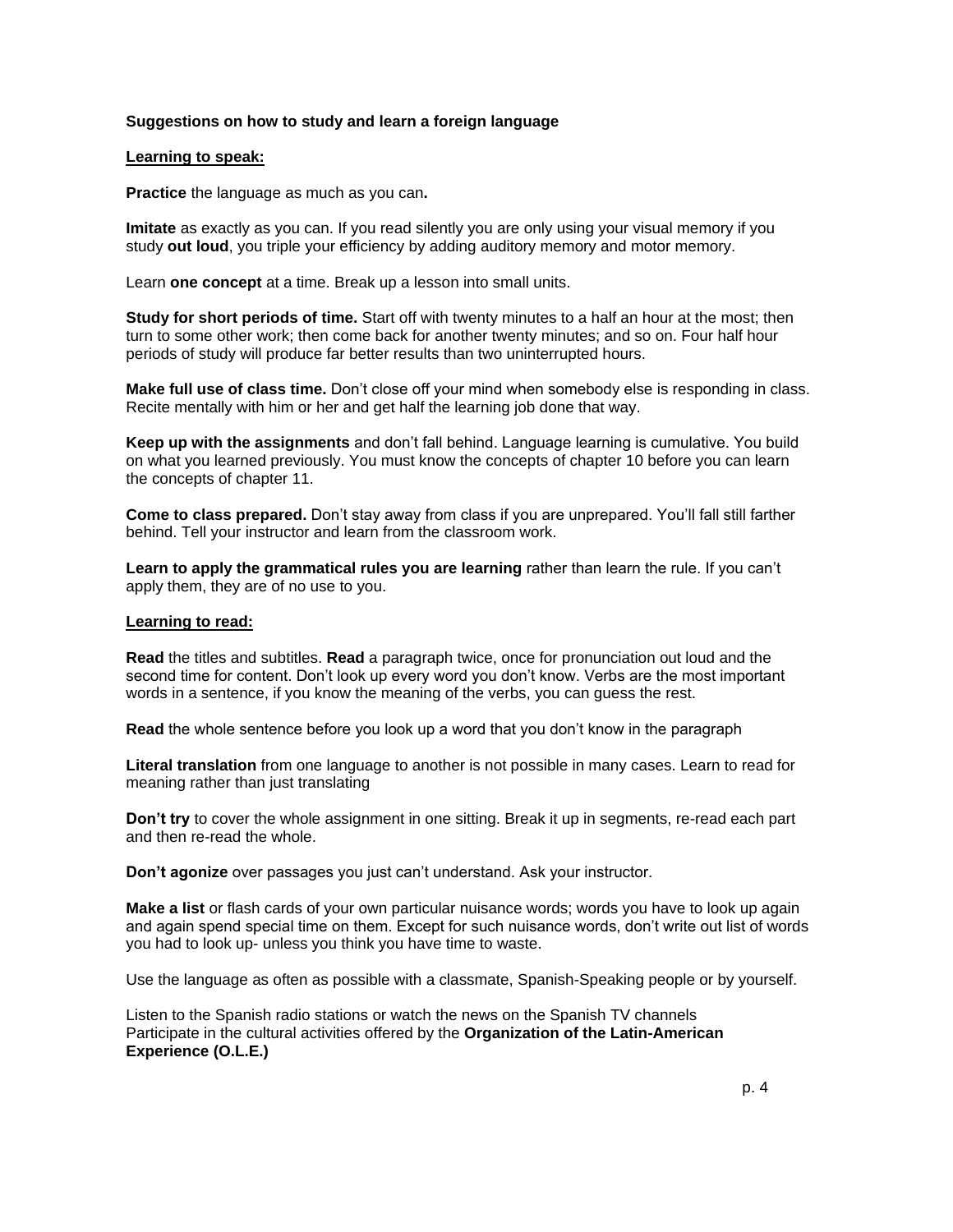Come to the first meeting, become an active member. We want to hear your suggestions on activities that interest you. Look for notices and announcements of events in the bulletin board next to the cafeteria.In the past OLE has offered Study /Travel courses, cultural videos, dinner / dance parties etc.

Welcome to the Hispanic world where over three hundred million people speak the Spanish language. Join us!

## **¡ Bienvenidos!**

**Components of the course:** Textbook-Workbook& Laboratory Manual with CD's

**1.Textbook:** Dawson/ Dawson **Dicho y Hecho:** Beginning Spanish: Seventh ed. John Wiley& Sons. 2004.

## **2. Student's Activities Manual: Workbook / Laboratory Manual with Audio Program** Dawson&Dawson

**1.**The **Textbook** introduces the basic grammatical structures of the language. Each chapter provides a large number of activities to help you practice the structures introduced. The exercises provide practice in pronunciation, writing and reading the language. The readings (*Notas culturales and Panorama cultural*) offer a wide range of historical, social, political and artistic information to increase the student's knowledge and understanding of the Hispanic world. In class activities are based on the **Práctica y comunicación** exercises to develop speaking skills.

**2.** Each chapter of the *Cuaderno de ejercicios escritos* and the *Manual de laboratorio* corresponds in theme, vocabulary and grammatical structures to theTextbook.

The **Cuaderno de ejercicios escritos :** It is an essential tool that offers extensive practice in writing the structures introduced in the Textbook. It provides exercises on learning how to write the language.

**The Manual de Laboratorio with the CD's, offers** practice in listening, comprehension and pronunciation of the same material.

The Internet Discovery is an optional activity that provides the student with supplementary materials such as on-line dictionaries, Spanish grammar exercises, etc**.**

Log on the Communication Center : **www.wiley.com/college/dawson**

Another site for gramammtical practice is **study spanish.com .** It provides exercises and practice tests.

# **Course outline=Plan de Trabajo**

Out of class preparation is essential for language learning. Do the assigned material prior to coming to class, not during class. Class time reinforces the material you have already studied at home. Do the exercises in the Activities Manual (*Cuaderno de ejercicios y Manual de Laboratorio* ) in conjunction with the structures assigned in the Textbook's exercises. Make sure you finish the material of the three components and do the self test (*autoprueba y repaso* ) at the end of a chapter before a test. It will help you become familiar with the structures and will let you know what you need to study.

#### **Note for assignments:**

**WB** refers to Workbook = Cuaderno de ejercicios and **LM** refers to Laboratory Manual= Manual de Laboratorio

**\_\_\_\_\_\_\_\_\_\_\_\_\_\_\_\_\_\_\_\_\_\_\_\_\_\_\_\_\_\_\_\_\_\_\_\_\_\_\_\_\_\_\_\_\_\_\_\_\_\_\_\_\_\_\_\_\_\_\_\_\_\_\_\_\_\_\_\_\_\_\_\_**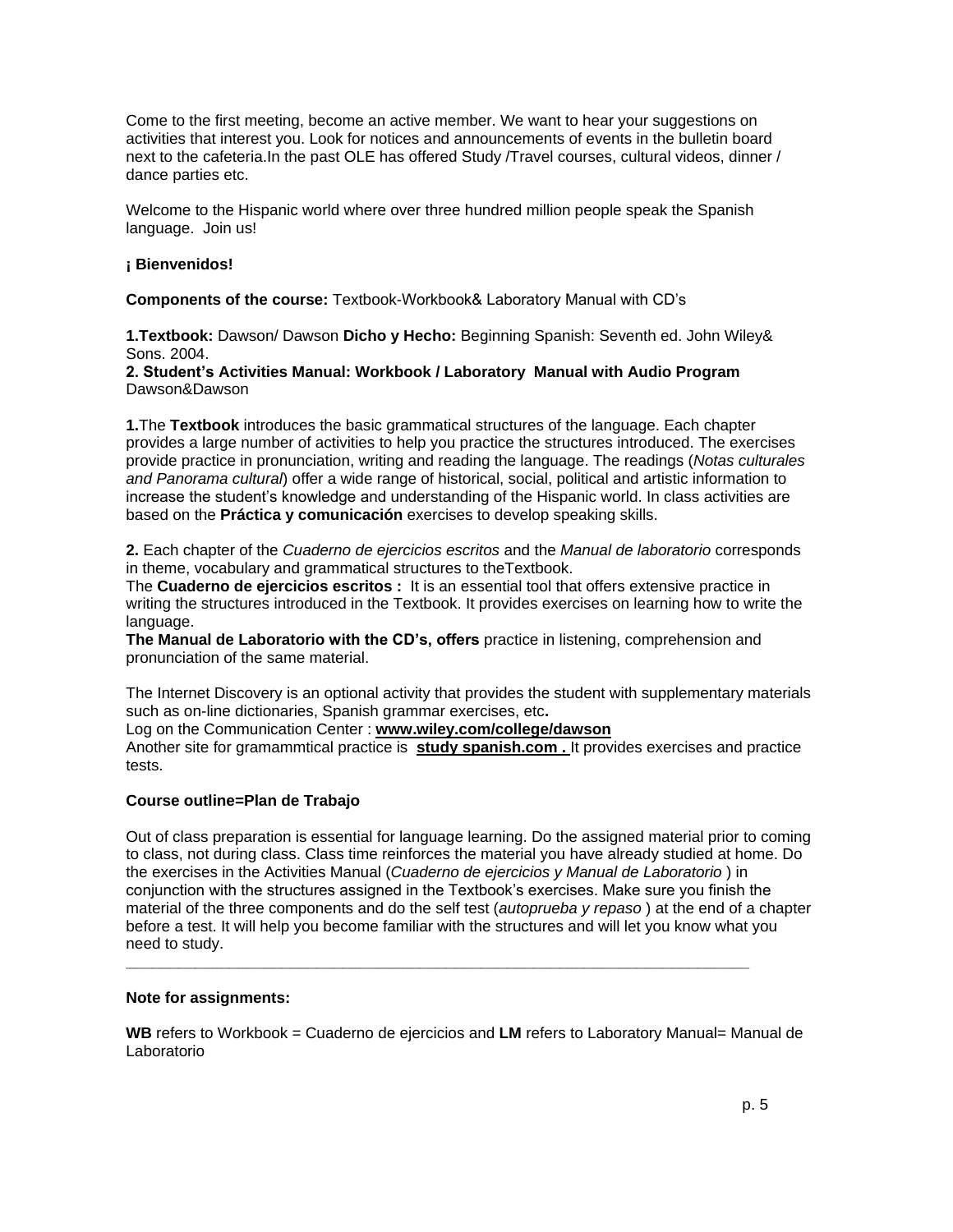#### **Agosto**

- T. 28 Introduction to the course Assignment for Thursday: **Textbook: Capítulo 7; De compras** Become familiar with the vocabulario activo p.266 Bien dicho pp.236& 237; **Exercise 7-1 written p. 238**
- Th.30 Review previous class assignment Assignment for Tuesday: **Textbook:** Capítulo 7 Estructuras 1 & 2. pp 244 & 248 **WB** pages 101 to 105; **LM** pages 70 to 76

# **Septiembre**

- T.4 Review previous class assignment Assignment for Thursday: **Textbook:** Capítulo 7 Estructuras 3 pages 251& 252 ; Estructura 4 pages 255 & 256 **WB** pages 106 to107; **LM** pages 76 to 77
- Th.6 Review previous class assignment. Assignment for Tuesday: **Textbook:** Capítulo 7 **WB** pages 107 to 110; **LM** pages 77 to 78 Panorama cultural pp.236 to 240 Do autoprueba y repaso p.267 Finish Capítulo 7 in **WB** & **LM.** Prepare for Chapter test.
- T.11 Review previous class assignment **Chapter Test (Capítulo 7)** Assignment for Thursday: **Textbook: Capítulo 8: La salud** Así se dice pp. 270 & 271; **Exercise 8-1 written p.** Become familiar with vocabulario activo p.302

## **Th.13 I will not be in class**

- T.18 Review previous class assignment. Assignment for Tuesday: **Textbook:** Capítulo 8 Estructura 1 p.276& 277 **WB** pages 114 to 119; **LM** pages 80 to 85
- Th.21 Review previous class assignment. Assignment for Thursday: **Textbook:** Capítulo 8 Estructuras 2 & 3 p.288 & 289; **Written assignment;** Write a paragraph (minimum 15 sentences; maximum 20 describing a childhood memory.) **WB** pages 119 to 122; **LM** pages 85 to 87
- T.25 Review previous class assignment 66 Assignment for Tuesday: **Textbook:** Capítulo 8 Estructura 4 p. 293 **WB** pages 123 to 126; **LM** pages 88 to 89 Panorama cultural – Colombia y Venezuela pp.298 to 300 Do Autoprueba y repaso p.275.Finish Capítulo 8 in the **WB** & **LM.**
- **Th.27** Review previous class assignment. **Test (Capítulo 8)** Assignment for Tuesday: **Textbook**: **Capítulo. 9; Así es mi casa** Así se dice; pages: 306 & 307 Exercise 9-1 written p.308 Become familiar with vocabulario activo p.334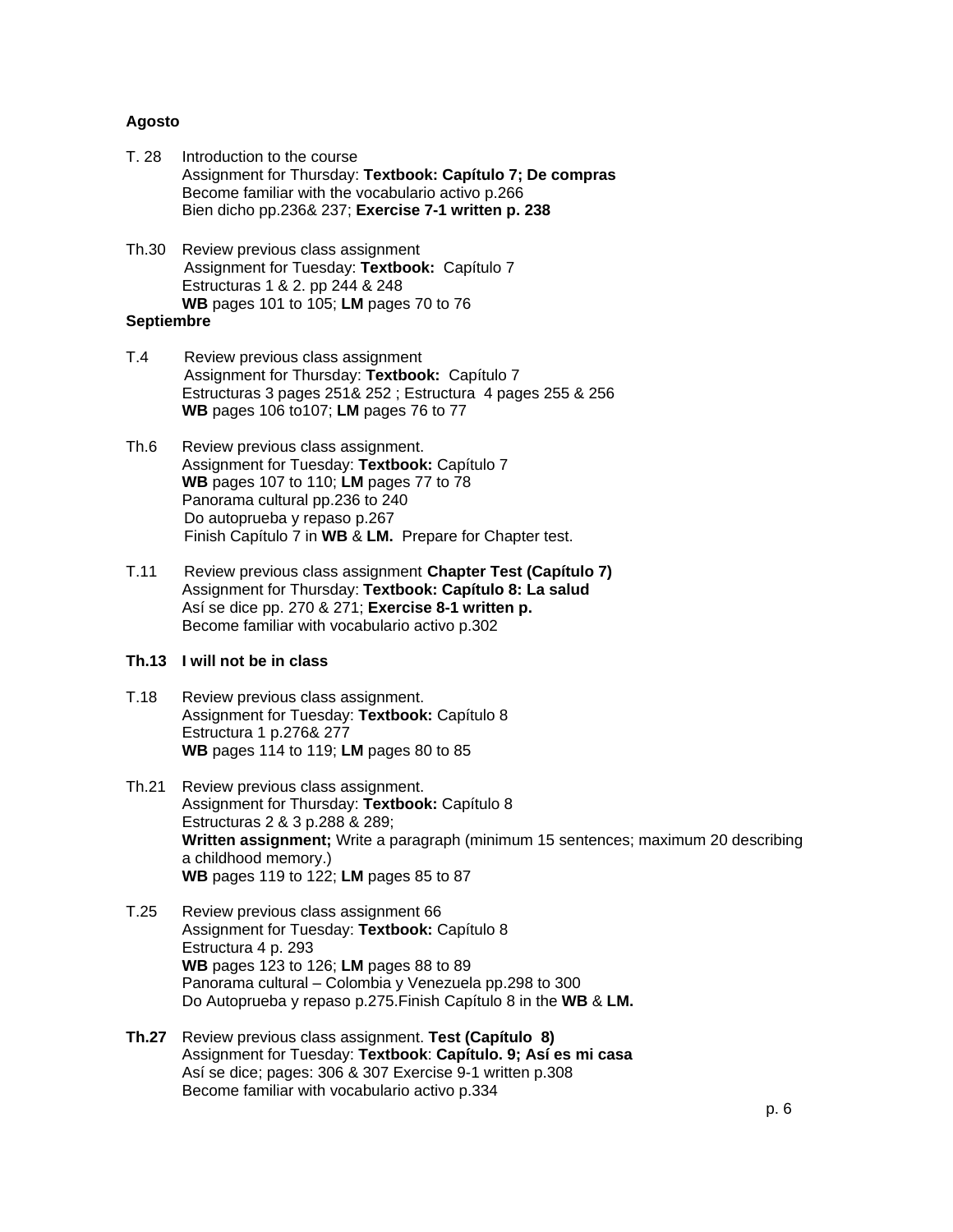## **Octubre**

- T.2 Review previous class assignment. Assignment for Thursday:**Textbook:** Capítulo 9 Estructuras 1 & 2 page 312; 316 & 317 **WB** pages 132 to139; **LM** pages 92 to 99
- Th.4 Review previous class assignment. Assignment for Tuesday:**Textbook:** Capítulo 9 Estructuras 3 & 4 pp. 319 & 322 **WB** pages 139 to 144; **LM** pages 99 to 101
- T.9 Review previous class assignment. Assignment for Thursday:**Textbook:** Capítulo 9 Panorama cultural pp.330 to 332 Do Autoprueba y repaso p.335 Finish Capítulo 8 in the **WB** & **LM.**
- Th.11 Review and prepare for Midterm
- **T. 16 Midterm written exam Examen parcial escrito (Lecciones 7, 8, 9) Bring Workbook and Lab Manual**
- **Th.18 Examen parcial oral=Oral Mid-Term exam** Assignment for Tuesday::**Textbook: Capítulo 10; Amigos y algo más** Así se dice pages 338 to 339**; Exercise 10-1 written p. 340** Become familiar with the vocabulario activo p.368
- T. 23 Review previous class assignment Assignment for Thursday:**Textbook:** Capítulo 10 Estructuras 1& 2 pages 345 & 347 to 349 **WB** pages 149 to 151; **LM** p. 104 to 107
- Th.25 Review previous class assignment Assignment for Tuesday:**Textbook:** Capítulo 10 Estructuras 3 & 4 pages.351 to 356 **WB** pages 151 to 159; **LM** pages 108 to 112
- T.30 Review previous class assignment Assignment for Tuesday:**Textbook:** Capítulo 10 Panorama cultural pp. 362 to 366.Autoprueba y repaso p. 369. Finish Chapter 10 in **WB** & **LM**. Prepare for chapter test

# **Noviembre**

- Th.1 **Chapter Test** (**Capítulo 10)** Assignment for Tuesday:**Textbook: Capítulo 11. Aventuras al aire libre** Así se dice pages 372& 373 ;**Exercise 11-1 written p. 374** Become familiar with vocabulario activo p. 400
- T. 6 Review previous class assignment Assignment for Thursday:**Textbook:** Capítulo 10 Estructuras 1& 2 pp.381; 383 & 384 **WB** pages 163 to 170; **LM** pages 114 to.119.